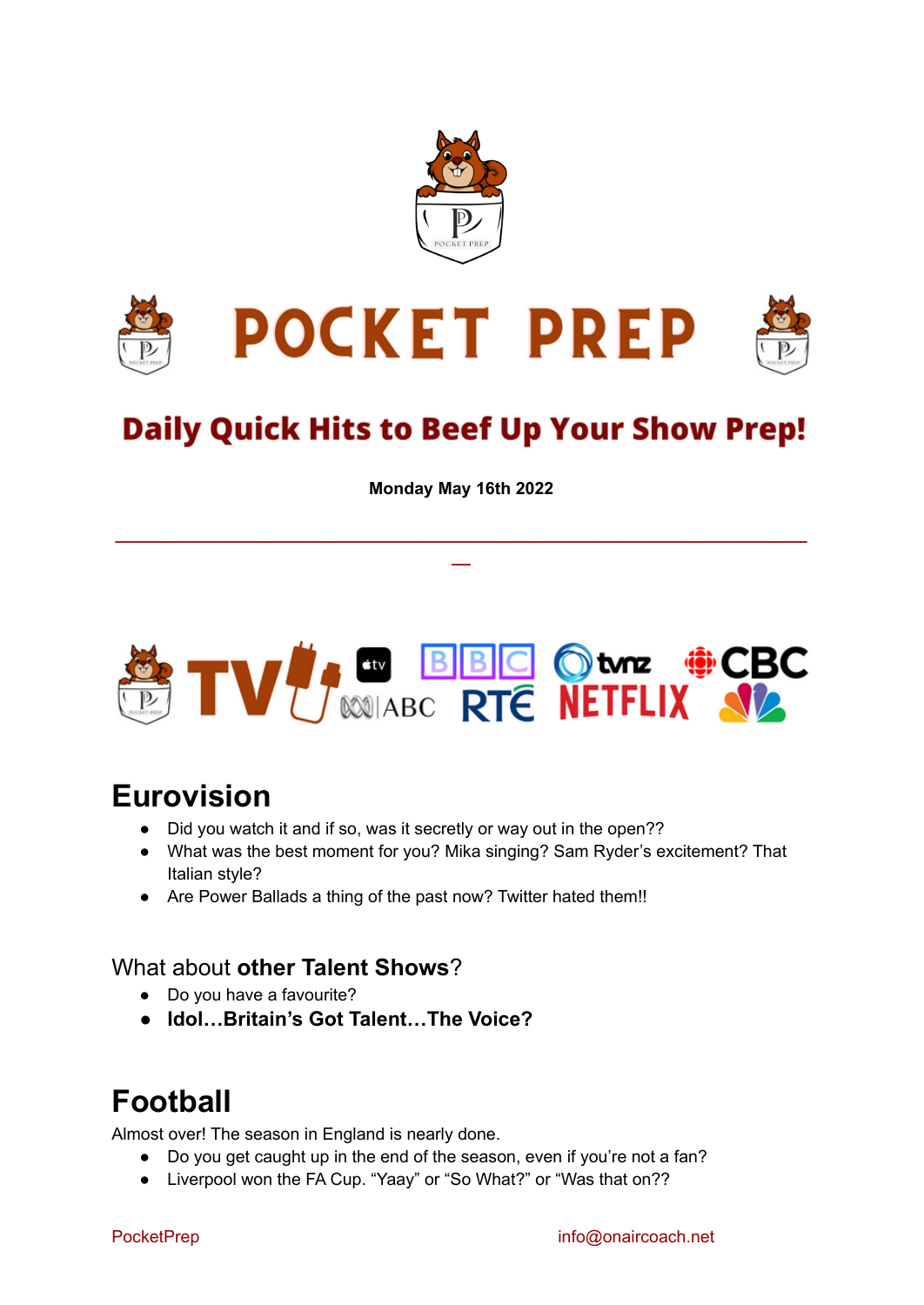

- **● David Tennant and Catherine Tate to return to Doctor Who for the 60th anniversary of the show. [LINK](https://www.theverge.com/2022/5/15/23074041/david-tennant-catherine-tate-return-doctor-who-60th-anniversary/2022/05/11/palm-beach-international-passenger-landing/)**
- **● It's Janet Jackson's birthday today. She showed up at the Billboard Music Awards and surprised everyone. [LINK](https://www.yahoo.com/entertainment/janet-jackson-makes-surprise-billboard-music-awards-appearance-to-honor-fellow-icon-mary-j-blige-055510880.html?guccounter=1&guce_referrer=aHR0cHM6Ly9uZXdzLmdvb2dsZS5jb20v&guce_referrer_sig=AQAAAIvdLtPDvA5e2_j4eWnScOBlJKsT-dOlhrP0bIuHR6Qq_5x4i5xezPL59tmVNteeEIB_PfxWA3ZMM5CdLjTfBJOx7uLq4WrmrIhLSjbKVyQw9drGOQ9v37PAS4YHmNUB4HQvBh78s15YwwAmx4taKtyHh_FXDyw7imhIgO0X_oEZKVYiK8Z0)**
- **● The Google Pixel watch is here…but it needs one thing. [LINK](https://www.androidcentral.com/wearables/does-pixel-watch-old-hardware-matter802211/NewProfilePic-Warning-issued-viral-app-hoover-data-sends-Moscow.html)**
- **● North Korea Covid outbreak. [LINK](https://www.washingtonpost.com/world/2022/05/16/north-korea-coronavirus-outbreak-kim-criticism/-ukraine-through-to-final-and-still-on-track-to-win-contest-as-commentator-broadcasts-from-bomb-shelter-12610071)**
- **● It's 'Do Something Good For Your Neighbour' Day Q:** What's one thing your neighbour has done for you that you remember?



- *Stag/Hen Nights! Here are the Fantasy destinations (in order)*
- 1. Vegas 2. Amsterdam 3. New York 4. Miami 5. Marbella
- **Did you have a Stag/Hens Night?** Where did you go?
- What would you do differently now on your night out?